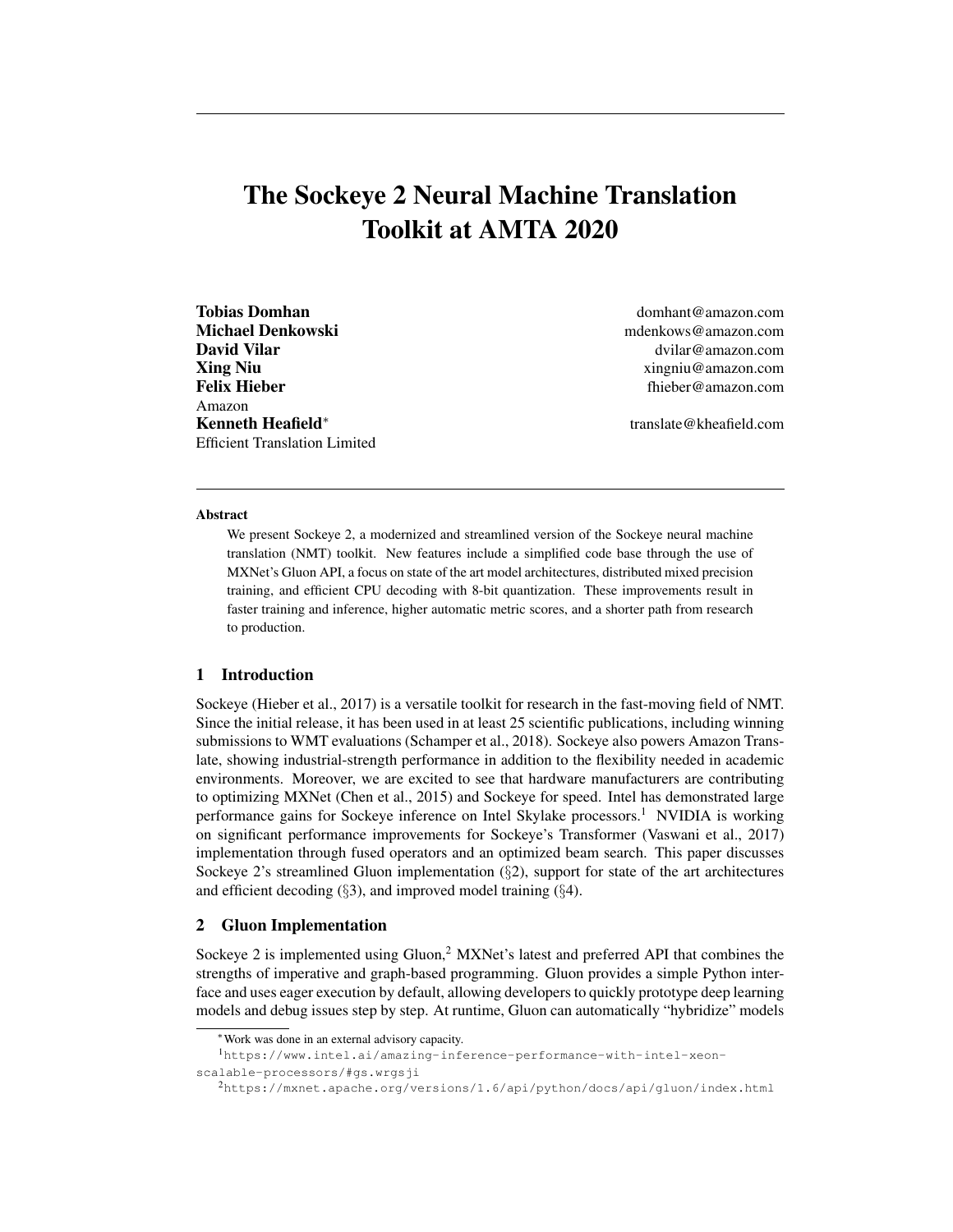|       | DE-EN |                              | EN–DE | FI-EN |                                       | $EN-FI$ |      |
|-------|-------|------------------------------|-------|-------|---------------------------------------|---------|------|
|       |       | Layers   BLEU Latency $(ms)$ | BLEU  |       | BLEU Latency (ms)   BLEU Latency (ms) |         |      |
| 6:6   | 35.5  | 602                          | 37.6  | 22.2  | 575                                   | 20.5    | 808  |
| 10:10 | 35.4  | 970                          |       | 22.3  | 863                                   | 20.8    | 1258 |
| 20:2  | 34.8  | 293                          | 37.5  | 23.2  | 257                                   | 20.9    | 368  |

Table 1: SacreBLEU scores (Post, 2018) and single-sentence latency on newstest2019 for models trained on WMT19 constrained data with varying numbers of encoder and decoder layers. Latency values are the 90th percentile of translation time when translating each sentence individually (no batching). We measure single sentence decoding latency on an EC2 c5.2xlarge instance with 4 CPU cores. Except for EN-DE, we report the average over three independent training runs.

by converting them into computation graphs for maximum performance. Adopting this programming model significantly simplifies Sockeye 2's training and inference code, reducing the overall Python line count by 25%. Sockeye 2's hybridized transformer also improves training speed by 14% compared to Sockeye.

## 3 Focus on State of the Art Models

Due to the success of self-attentional models, we concentrate development of Sockeye 2 on the Transformer architecture (Vaswani et al., 2017). Our starting point is the "base" transformer with 6 encoder and decoder layers, model dimensionality of 512, and feed-forward layer size of 2048. An exploration of different encoder and decoder depths shows that deep encoders with shallow decoders are competitive in BLEU and significantly faster for decoding. Table 1 shows results with different numbers of encoder and decoder layers, denoted by  $x: y$  where x is the number of encoder layers and  $y$  the number of decoder layers. For WMT19 FI-EN and EN-FI benchmarks (Barrault et al., 2019), the 20:2 model outperforms both the 6:6 model and the 10:10 model in terms of BLEU. The 20:2 model also has roughly half the decoding latency of the 6:6 model and roughly one third the latency of the 10:10 model. The relative efficiency of encoder versus decoder layers can be attributed to (1) the ability to parallelize across input tokens, (2) attention to only input tokens, and (3) not needing to run beam search on the source side.

#### 3.1 Source Factors

Sockeye supports source factors in the spirit of Sennrich and Haddow (2016), additional representations that are combined with word embeddings prior to the first encoder layer. In Sockeye 2, we improve source factor support by allowing different types of embedding combinations (concatenation, summation, or average), as well as weight sharing between source factor and word embeddings.

As an example application, we use source factors to represent input case. Variations in case pose a challenge for machine translation systems as different orthographic variations are considered to be independent by the translation model (e.g., "case" is different from "Case" and both are different from "CASE"). We address these variations by lowercasing the input and encoding the original case information as a source factor ("lowercase", "capitalized", "all uppercase" or "mixed"). We refer to this method as "SF-case". An alternative is to lowercase and include the original cased word itself as a source factor, which we refer to as "SF-word". As the original and lowercased versions of many words will be the same, it is useful to share the embeddings, a variant we refer to as "SF-word-share".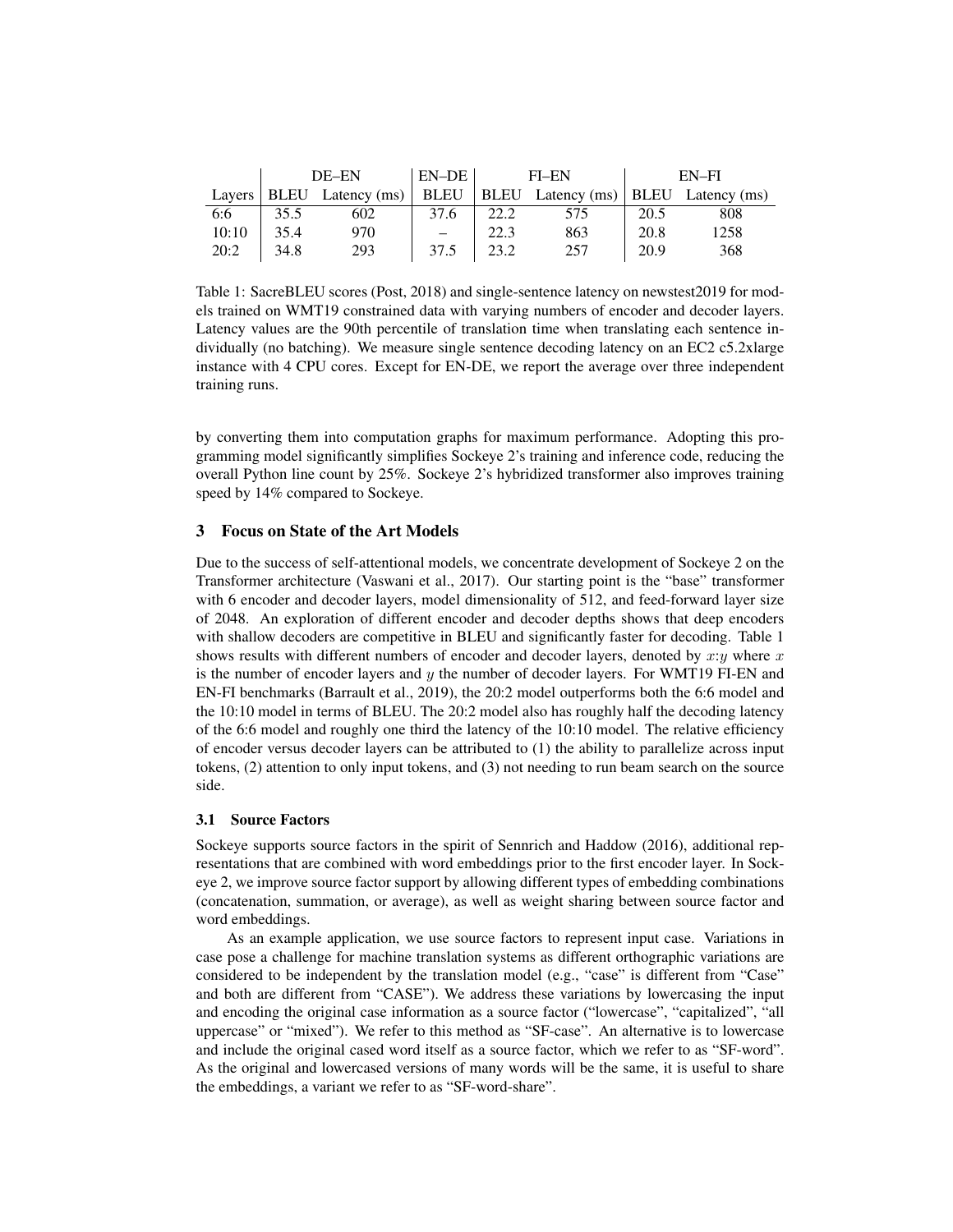|                  | $DE - EN$ |       |      |      | $EN - FI$ |       |     |            |
|------------------|-----------|-------|------|------|-----------|-------|-----|------------|
|                  | Ori.      | lower | Cap  | UPP  | Ori       | lower | Cap | <b>UPP</b> |
| Baseline (cased) | 36.7      | 33.0  | 22.9 | 9.1  | 20.7      | 16.4  | 3.4 |            |
| SF-case (concat) | 36.8      | 34.7  | 24.2 | 26.6 | 20.7      | 18.2  | 9.3 | 7.0        |
| SF-case (sum)    | 36.8      | 34.8  | 23.0 | 28.4 | 21.4      | 18.3  | 7.7 | 7.2        |
| SF-word          | 36.5      | 33.6  | 23.1 | 9.2  | 20.9      | 17.0  | 4.4 | 1.4        |
| SF-word-share    | 36.8      | 33.8  | 21.9 | 9.3  | 21.4      | 17.2  | 4.0 | 1.3        |

Table 2: Robustness results for several variants of representing case with source factors. Models are evaluated on transformed versions of newstest2019: Original case, lowercased, Capitalization of the first character of each word, and UPPERCASED. Scores are caseinsensitive SacreBLEU (Post, 2018).

To evaluate the robustness of these strategies, we modify test sets by either entirely lowercasing, entirely uppercasing, or capitalizing the first character of each word. We compare a baseline model that was trained on cased input (no source factors) against all "SF-\*" methods. The factored models also use BPE type factors as introduced by Sennrich and Haddow (2016). Models use the 20:2 transformer architecture and training settings described in  $\S$ 3. Shown in Table 2, encoding case information with source factors is an effective way to improve robustness against case variation with the two versions of "SF-case" performing best.

## 3.2 Quantization for Inference

Sockeye 2 now supports 8-bit quantized matrix multiplication (Quinn and Ballesteros, 2018) on CPUs based on the intgemm library.<sup>3</sup> By scaling values such that 127 corresponds to the maximum absolute value found in a tensor, matrix multiplication can be conducted with 8-bit integer representations in place of the default 32-bit floating-point representations without significant degradation of overall model accuracy. Parameters can either be quantized offline and stored in a smaller model file or quantized on the fly at loading time. Activations are quantized on the fly while other operators that consume far less runtime remain as 32-bit floats.

Latency-sensitive applications typically run with batch size 1 and small beam sizes, leaving little opportunity for batch parallelism. Instead, matrix multiplication parallelizes over outputs of a layer. To reduce latency, matrix multiplication and quantization are both parallelized with OpenMP.<sup>4</sup> Layer outputs can be computed independently and the layer size is typically much larger than the batch size. Parallelizing over layer inputs would require summing across threads.

Shown in Table 3, quantization significantly reduces non-batched decoding times with minimal effect on BLEU scores. Improvement is most pronounced when running on a single CPU core while models using up to 4 cores still see a significant benefit.<sup>5</sup>

## 4 Training Improvements

Sockeye 2 significantly accelerates training with Horovod<sup>6</sup> integration (Sergeev and Balso, 2018) and MXNet's automatic mixed precision (AMP). Horovod extends synchronous training to any number of GPUs (including across nodes) while AMP automatically detects and converts parts of the model that can run in FP16 mode without loss of quality. These methods

<sup>3</sup>https://github.com/kpu/intgemm

<sup>4</sup>https://www.openmprtl.org

<sup>5</sup>For 1 and 2 cores, we set the number of OpenMP threads to 1 and 2 respectively. For 4 cores, we set the number of OpenMP threads to 3 for best interaction with MXNet's own parallelization over operators.

<sup>6</sup>https://github.com/horovod/horovod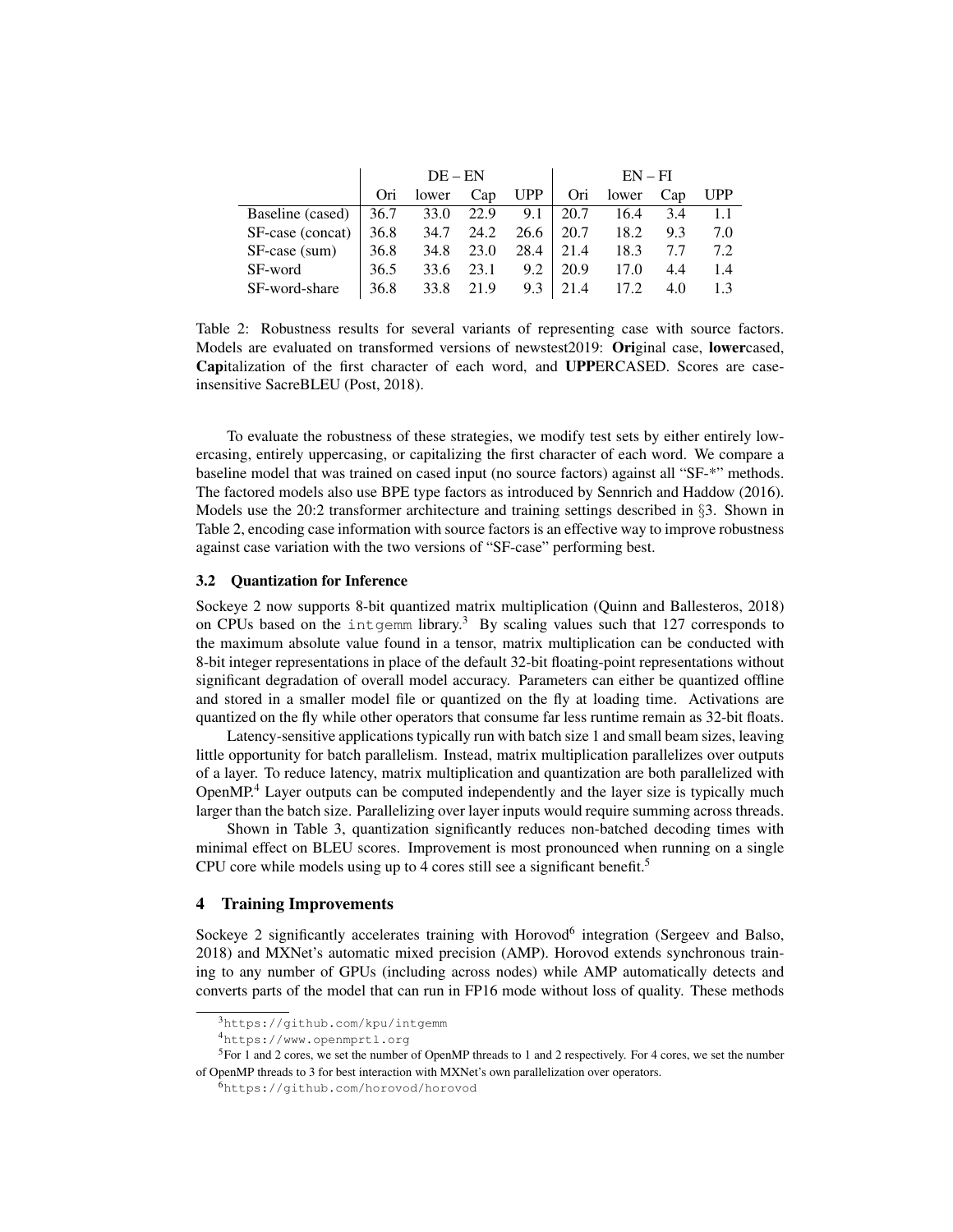|                  |             | 6:6 Layers |         |             | 20:2 Layers |         |             |
|------------------|-------------|------------|---------|-------------|-------------|---------|-------------|
|                  | <b>CPUs</b> | Time (s)   | Tok/Sec | <b>BLEU</b> | Time $(s)$  | Tok/Sec | <b>BLEU</b> |
| Baseline (fp32)  |             | 1260.8     | 33.3    | 22.1        | 585.0       | 71.8    | 23.0        |
|                  |             | 841.6      | 49.9    | 22.1        | 404.7       | 103.8   | 23.0        |
|                  | 4           | 575.8      | 73.0    | 22.1        | 283.2       | 148.3   | 23.0        |
| Quantized (int8) |             | 511.6      | 82.1    | 22.0        | 285.7       | 147.0   | 22.8        |
|                  |             | 435.9      | 96.4    | 22.0        | 242.3       | 173.4   | 22.8        |
|                  | 4           | 334.3      | 125.7   | 22.0        | 173.0       | 242.9   | 22.8        |

Table 3: CPU decoding times and SacreBLEU (Post, 2018) scores for FI-EN newstest2019 with and without 8-bit quantization for both standard (6:6 layer) and deep encoder (20:2 layer) transformer models as described in §3. Models use a vocabulary selection shortlist of 200 items (Devlin, 2017) and translate one sentence at a time (batch size of 1). Benchmarks are run on an EC2 c5.12xlarge instance (Cascade Lake processor) and limited to using 1, 2, or 4 CPU cores.

|                   | DE-EN       |      | EN-FI |      |  |
|-------------------|-------------|------|-------|------|--|
|                   | <b>BLEU</b> | Time | BLEU  | Time |  |
| Ott et al. (2018) | 34.7        | 30h  | 20.1  | 14h  |  |
| Plateau-Reduce    | 34.9        | 28h  | 20.7  | 12h  |  |

Table 4: SacreBLEU (Post, 2018) scores (newstest2019) and training times (8 NVIDIA V100 GPUs) for a 20 encoder 2 decoder layer transformer using the training setup described by Ott et al. (2018) and plateau-reduce, both implemented in Sockeye 2.

also require additional computation per update (synchronizing data across distributed GPUs and checking reduced precision operations for overflow). This overhead can be amortized by significantly increasing the effective batch size; gradients are aggregated per-GPU for several batches, then combined and checked for overflow for a single parameter update. In practice, batches, then combined and checked for overflow for a single parameter update. In practice, scaling the effective batch size by N, the learning rate by  $\sqrt{N}$  (Krizhevsky, 2014), and leaving other hyper parameters unchanged works well for batches of up to 260K tokens.

Sockeye also provides a data-driven alternative to the popular "inverse square root" learning schedule used by Vaswani et al. (2017) and Ott et al. (2018). Termed "plateau-reduce", this scheduler keeps the same learning rate until validation perplexity does not increase for several checkpoints, at which time it reduces the learning rate and rewinds all model and optimizer parameters to the best previous point. Training concludes when validation perplexity reaches an extended plateau. In a WMT19 benchmark (Barrault et al., 2019), plateau-reduce training produces stronger models in slightly less time than the setup described by Ott et al. (2018). The results are presented in Table 4 where all values are averages over 3 independent training runs with different random initializations and all models train until validation perplexity reaches a plateau.

The relevant hyper parameters for Sockeye 2's large batch training are an effective batch size of 262,144 tokens, a learning rate of 0.00113 with 2000 warmup steps and a reduce rate of 0.9, a checkpoint interval of 125 steps, and learning rate reduction after 8 checkpoints without improvement. After an extended plateau of 60 checkpoints, the 8 checkpoints with the lowest validation perplexity are averaged to produce the final model parameters. While Horovod enables scaling to any number of GPUs, we find that training on 8 GPUs on a single node still delivers the best value when considering both speed and cost.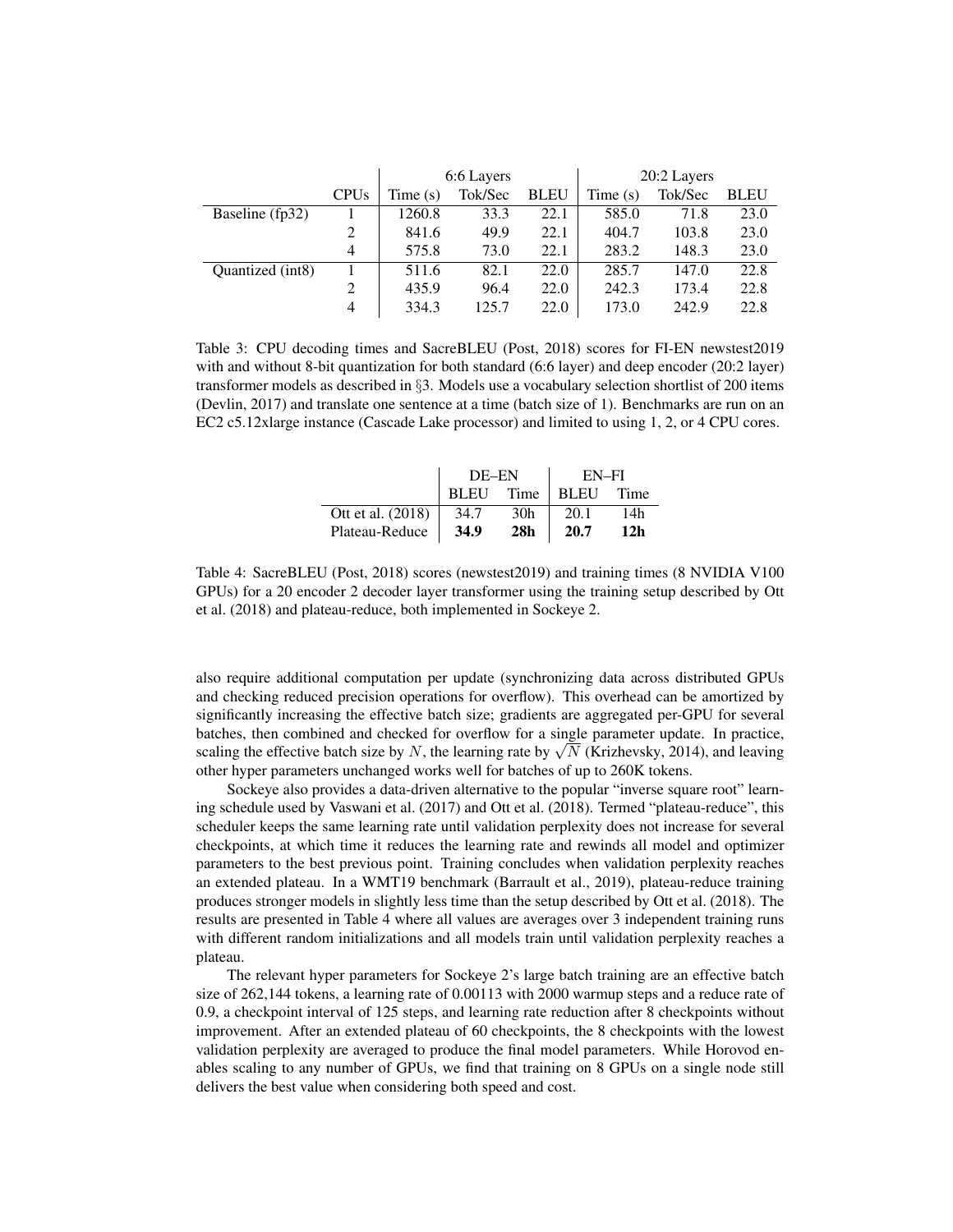## 5 Licensing and availability

Sockeye 2 is available<sup>7</sup> under the Apache 2.0 license. It includes Docker builds to easily run training or inference with all of the latest features on any supported platform.

## 6 Conclusion

Sockeye 2 provides out-of-the-box support for quickly training strong Transformer models for research or production. Extensive configuration options and the simplified Gluon code base enable rapid development and experimentation. As an open source project, we invite the community to contribute their ideas to Sockeye 2 and hope that the new programming model and various performance improvements enable others to conduct effective and successful research.

#### References

- Barrault, L., Bojar, O., Costa-jussa, M. R., Federmann, C., Fishel, M., Graham, Y., Haddow, B., Huck, M., ` Koehn, P., Malmasi, S., Monz, C., Müller, M., Pal, S., Post, M., and Zampieri, M. (2019). Findings of the 2019 conference on machine translation (WMT19). In *Procs. of the Fourth Conference on Machine Translation (Vol. 2: Shared Task Papers)*, pages 1–61, Florence, Italy.
- Chen, T., Li, M., Li, Y., Lin, M., Wang, N., Wang, M., Xiao, T., Xu, B., Zhang, C., and Zhang, Z. (2015). Mxnet: A flexible and efficient machine learning library for heterogeneous distributed systems. *arXiv preprint arXiv:1512.01274*.
- Devlin, J. (2017). Sharp models on dull hardware: Fast and accurate neural machine translation decoding on the cpu. *ArXiv e-prints*, abs/1705.01991.
- Hieber, F., Domhan, T., Denkowski, M., Vilar, D., Sokolov, A., Clifton, A., and Post, M. (2017). Sockeye: A toolkit for neural machine translation. *ArXiv e-prints*, abs/1712.05690.
- Krizhevsky, A. (2014). One weird trick for parallelizing convolutional neural networks. *arXiv preprint arXiv:1404.5997*.
- Ott, M., Edunov, S., Grangier, D., and Auli, M. (2018). Scaling neural machine translation. In *Procs. of the Third Conference on Machine Translation, Vol. 1: Research Papers*, pages 1–9, Belgium, Brussels.
- Post, M. (2018). A call for clarity in reporting bleu scores. In *Procs. of the Third Conference on Machine Translation, Vol. 1: Research Papers*, pages 186–191, Belgium, Brussels.
- Quinn, J. and Ballesteros, M. (2018). Pieces of eight: 8-bit neural machine translation. In *Proceedings of the 2018 Conference of the North American Chapter of the Association for Computational Linguistics: Human Language Technologies, Volume 3 (Industry Papers)*, pages 114–120, New Orleans - Louisiana. Association for Computational Linguistics.
- Schamper, J., Rosendahl, J., Bahar, P., Kim, Y., Nix, A., and Ney, H. (2018). The RWTH Aachen University supervised machine translation systems for WMT 2018. In *Procs. of the Third Conference on Machine Translation, Vol. 2: Shared Task Papers*, pages 500–507, Belgium, Brussels.
- Sennrich, R. and Haddow, B. (2016). Linguistic input features improve neural machine translation. In *Proceedings of the First Conference on Machine Translation: Volume 1, Research Papers*, pages 83– 91, Berlin, Germany. Association for Computational Linguistics.
- Sergeev, A. and Balso, M. D. (2018). Horovod: fast and easy distributed deep learning in tensorflow. *CoRR*, abs/1802.05799.

<sup>7</sup>https://github.com/awslabs/sockeye